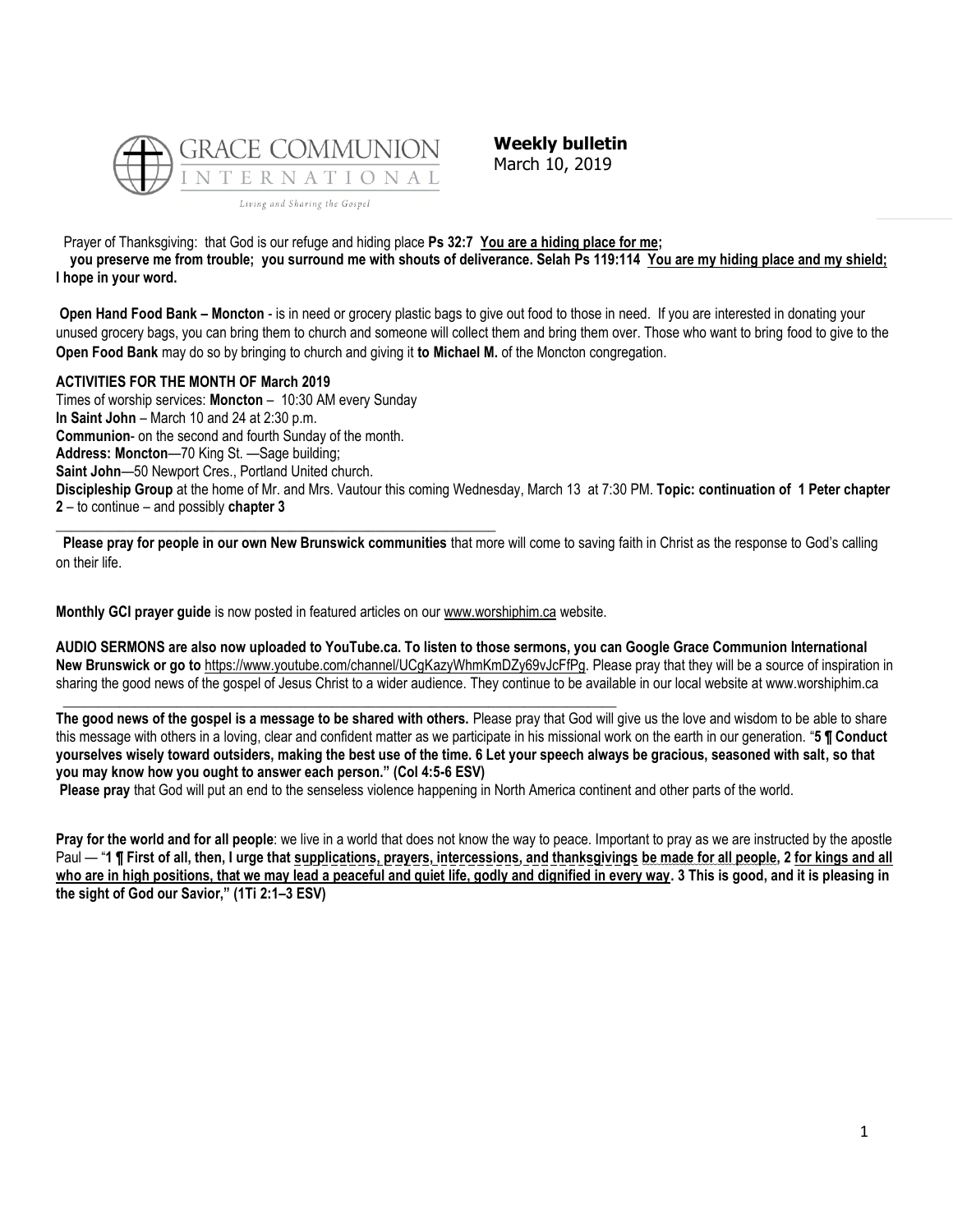### **The Savior Complex (From GCI Update March 6, 2019)**

Dear GCI Family and friends,



Greg and Susan Williams

There are many people serving in ministry who are motivated by what may be called "good intentions." What they may not realize is their good intentions may not fall in line with what Jesus exemplified for us in ministry. This can be the cause of much frustration in ministry.

We all realize people have inherent needs, and many go into ministry with the high aspiration of helping people in need. Some even go so far as entering ministry because they need to feel needed. Frustration occurs when you realize you aren't enough – you can't meet all the needs of all the people in your congregation, and you can't have your own needs met. This is true whether you have 500 people to serve or 10 people.

Don't be discouraged, though—many in ministry face this at some point. Frustration can easily lead to burnout. If you are feeling this way, please talk to someone. You'll realize you are not alone.

Part of the problem is that our good intentions can be founded on something other than Jesus. This happens when we believe – or are made to believe – that we should have all the answers, or that no one else can do the job as well as we do it. Statements such as, "You are the best pastor we've ever had and you have saved my life" or, "I don't know what I'd do without you – don't ever leave or stop being our ministry leader" can produce what is called the "Savior Complex" – the tendency to seek people who desperately need help and to assist them, often by sacrificing your own needs.

While this may sound noble, there are some real problems. First, the person being helped soon comes to expect the attention and help and does not take responsibility for their own circumstances. Second, the leader is taking on the role of savior that can only be filled by Jesus. As GCI pastors and elders, we don't want members to view us as their rescuer; we are elders called to serve. We want them to always look to Jesus. We can listen, visit, encourage, teach, coach and pray with members, but we cannot do what Jesus does. He is the one who heals, redeems, forgives and saves.

Many of us have fallen into this way of thinking at some point in ministry. Don't get discouraged or lose hope if the Holy Spirit is pricking your heart right now. Healthy church begins with healthy leadership, and our goal is to help all become the best expression of health we can be. To be healthy, we need to understand some of the pitfalls we face.

At the heart of the savior complex is the ugly human expression of pride. Pride is what causes us to stumble and fall [\(Proverbs 16:18\)](https://biblia.com/bible/niv/Prov%2016.18). Pride, or arrogant eyes, is one of the seven things that God hates [\(Proverbs 6:16-19\)](https://biblia.com/bible/niv/Prov%206.16-19). Pride was the undoing of Lucifer, and it is a subject worthy of our attention.

Pride seeks out the chief seats and the attention of the important people. In the British comedy series "Keeping Up Appearances," Mrs. Hyacinth Bucket (pronounced Bouquet) is constantly trying to gain social status and become part of the social elite. Unfortunately, she commits faux pas after faux pas and each episode revolves around her latest. The real tragedy is that her actions cause her to look past, or step on the weak and the less popular on her journey toward high society. We watch the show and laugh, while mindlessly getting drawn into the practice of being a respecter of persons. Pride wins the day.

The sickness of pride also causes us to dwell on the shortcomings of others – often with contempt, irritation, frustration, or judgment. When we do this, we are looking on them as Paul says in [2 Corinthians 5:16](https://biblia.com/bible/niv/2%20Cor%205.16) "from a worldly point of view," and not seeing them as other human travelers who are also under the shed blood of Jesus. This doesn't mean we don't acknowledge and work through challenges and misunderstandings with our brothers and sisters, but we do so with Jesus in the bigger picture.

Recognition and confession of pride is the beginning of the healing process. While it seems to be easy to see pride in others, pride within ourselves is not so readily identified. Pride is insidious; it is the fuel that fills our earnest need for attention and respect, and therefore it is hard to detect its stronghold in our lives. Pride has an insatiable hunger for attention and respect; it's easy to be fooled and call this an internal drive. (I see it more frequently in myself than I want to admit)

One of the greatest pitfalls is that pride is the enemy of humility and teachability. We use the adjective "stubborn" to describe pride because it is hard to shake off.

In the October meetings with our GCI leaders we focused on how our roles are to be as "bond-servants"; not thinking of ourselves as executives or superiors. We don't ever want to be filled with anything but humility and love for others. We often pray together for God's intervention and blessing.

Even if this does not seem like a battle you are fighting, please swallow any pride and join me in setting this matter in its proper place – before the eternal throne of justice and mercy. Let's confess and pray the words of David recorded in [Psalm 139:23-24:](https://biblia.com/bible/niv/Ps%20139.23-24)

Search me, O God, and know my heart! Try me and know my thoughts! And see if there be any grievous way in me and lead me in the way everlasting!

May we be humble and teachable people in GCI as we continue our quest for Healthy Church! Always praying for humility,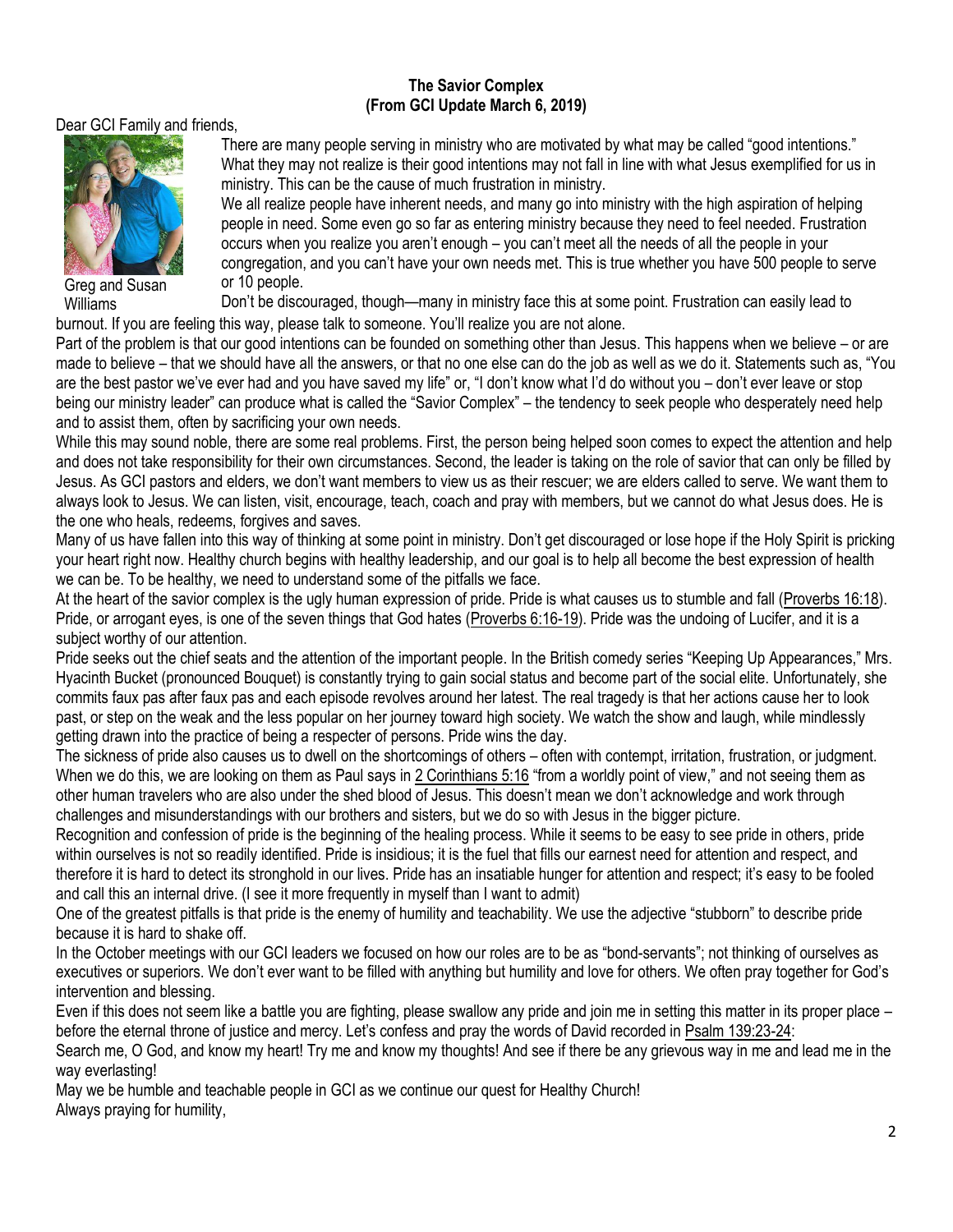#### **\_\_\_\_\_\_\_\_\_\_\_\_\_\_\_\_\_\_\_\_\_\_\_\_\_\_\_\_\_\_\_\_\_\_\_\_\_\_\_\_\_\_\_\_\_\_\_\_\_\_\_\_\_\_\_\_\_\_\_\_\_\_\_\_\_\_\_\_\_\_\_\_\_\_\_\_\_\_\_\_\_\_\_\_\_\_\_\_\_\_\_\_\_\_\_\_\_\_\_\_\_\_\_\_\_\_ OLD TESTAMENT LAWS: CIRCUMCISION: A NEW WAY TO KEEP AN OLD LAW**

https://www.gci.org/articles/circumcision-a-new-way-to-keep-an-old-law/

Almost all Christians agree that circumcision is an obsolete law, for the New Testament is very clear about it. But it will be helpful for us to examine in greater detail *why* it is obsolete. Although you may not have any questions about circumcision itself, the lessons we learn from circumcision will help us evaluate laws that you *do* have questions about. So even though it might at first seem to be irrelevant, it is actually very relevant to our study. Let's begin by seeing how circumcision started.

#### **It will be helpful for us to learn** *why* **circumcision is obsolete.**

### **A command for Abraham and his family**

In the first biblical mention of circumcision, God made a covenant or an agreement with Abraham and his descendants. God said to him, "I am God Almighty; walk before me and be blameless." God explained his part of the covenant — he would be the God of Abraham's descendants and give them the land of Canaan ([Genesis 17:1-8\)](https://biblia.com/bible/niv/Gen%2017.1-8).

God then explained Abraham's part of the covenant (verses 10-14). "This is...the covenant you are to keep." Every male was to be circumcised — the foreskin on the male sex organ was to be removed — and this was to be the "sign" of the covenant with God, and it was "an everlasting covenant."

Every male in Abraham's household was to be circumcised immediately, and from then on every baby boy was to be circumcised on the eighth day of his life. Whether they were Hebrews or whether they were slaves, the men had to be circumcised. If they were not, they would be cut off; they had broken the covenant.

Abraham did what God told him to do (verses 23-27; 21:4). The practice of circumcision became the defining characteristic of Abraham's family. However, the Israelites did not circumcise their boy babies in the wilderness. Joshua had to reinstitute this custom [\(Joshua 5:2-8\)](https://biblia.com/bible/niv/Josh%205.2-8). The omission had to be corrected before the plan of God proceeded. God would not allow the Israelites to live in the promised land unless they were faithful to the covenant God had made with Abraham.

## **Gentiles had to be circumcised if they wanted to worshop God by means of the Passover.**

## **Circumcision among the Israelites**

Since circumcision was already a requirement for the Israelites, it is natural that it was included within the old covenant laws [\(Leviticus](https://biblia.com/bible/niv/Lev%2012.2-3)  [12:2-3\)](https://biblia.com/bible/niv/Lev%2012.2-3). People had to be circumcised to participate in the Passover [\(Exodus 12:44,](https://biblia.com/bible/niv/Exod%2012.44) [48\)](https://biblia.com/bible/niv/Exodus%2012.48). Even Gentiles had to be circumcised if they wanted to worship God by means of the Passover.

However, circumcision was not merely a physical and external practice. It symbolized something internal. God described idolatry and disobedience as a result of an uncircumcised heart [\(Leviticus 26:41\)](https://biblia.com/bible/niv/Lev%2026.41); he described repentance as a circumcision of the heart [\(Deuteronomy 10:16;](https://biblia.com/bible/niv/Deut%2010.16) [30:6\)](https://biblia.com/bible/niv/Deuteronomy%2030.6). But this spiritual meaning did not eliminate the need for the physical practice — the Israelites were to obey both the letter of the law *and* its symbolic meaning.

The Israelites apparently continued the practice of circumcision. Even in the lawless period of the judges, the Israelites were distinguished from others by the fact that they were circumcised [\(Judges 14:3;](https://biblia.com/bible/niv/Judg%2014.3) [1 Samuel 14:6;](https://biblia.com/bible/niv/1%20Sam%2014.6) [2 Samuel 1:20;](https://biblia.com/bible/niv/2%20Sam%201.20) [1 Chronicles 10:4\)](https://biblia.com/bible/niv/1%20Chron%2010.4). The practice of circumcision was important in Israelite self-identity, in knowing that they were the people of God.

The prophets used the term "uncircumcised" as a synonym for Gentiles [\(Isaiah 52:1\)](https://biblia.com/bible/niv/Isa%2052.1). Ezekiel criticized those who let uncircumcised people into the temple [\(Ezekiel 44:7\)](https://biblia.com/bible/niv/Ezek%2044.7). He predicted that only people who were circumcised in both the flesh and the heart could worship properly (verse 9). Physical circumcision was required.

The prophets elaborated on the *spirit* of circumcision, too. Jeremiah encouraged the people, who presumably were already physically circumcised, to circumcise their hearts [\(Jeremiah 4:4\)](https://biblia.com/bible/niv/Jer%204.4). It was a figure of speech meaning repentance. Indeed, God said he would

punish both Israelites and Gentiles who are circumcised in the flesh only and not in the heart [\(Jeremiah 9:25-26\)](https://biblia.com/bible/niv/Jer%209.25-26). **Physical circumcision was not enough; spiritual circumcision was also necessary.**

Isaiah emphasized the importance of circumcision in one of his prophecies of God's glorious rule. He predicted a time when only circumcised people would be allowed to enter the new city of Zion [\(Isaiah 52:1-2](https://biblia.com/bible/niv/Isa%2052.1-2)). In Isaiah's culture and time, that meant people who were physically circumcised. Isaiah may have also meant those who were circumcised in heart as well. This was part of his prophecy of redemption (verse 3) — when good tidings of salvation are preached and God rules (verse 7) when the Lord returns to Zion (verse 8) and reveals salvation throughout the world (verse 10).

## **Circumcision in the early church**

**Jesus' only comment about circumcision was favorable.**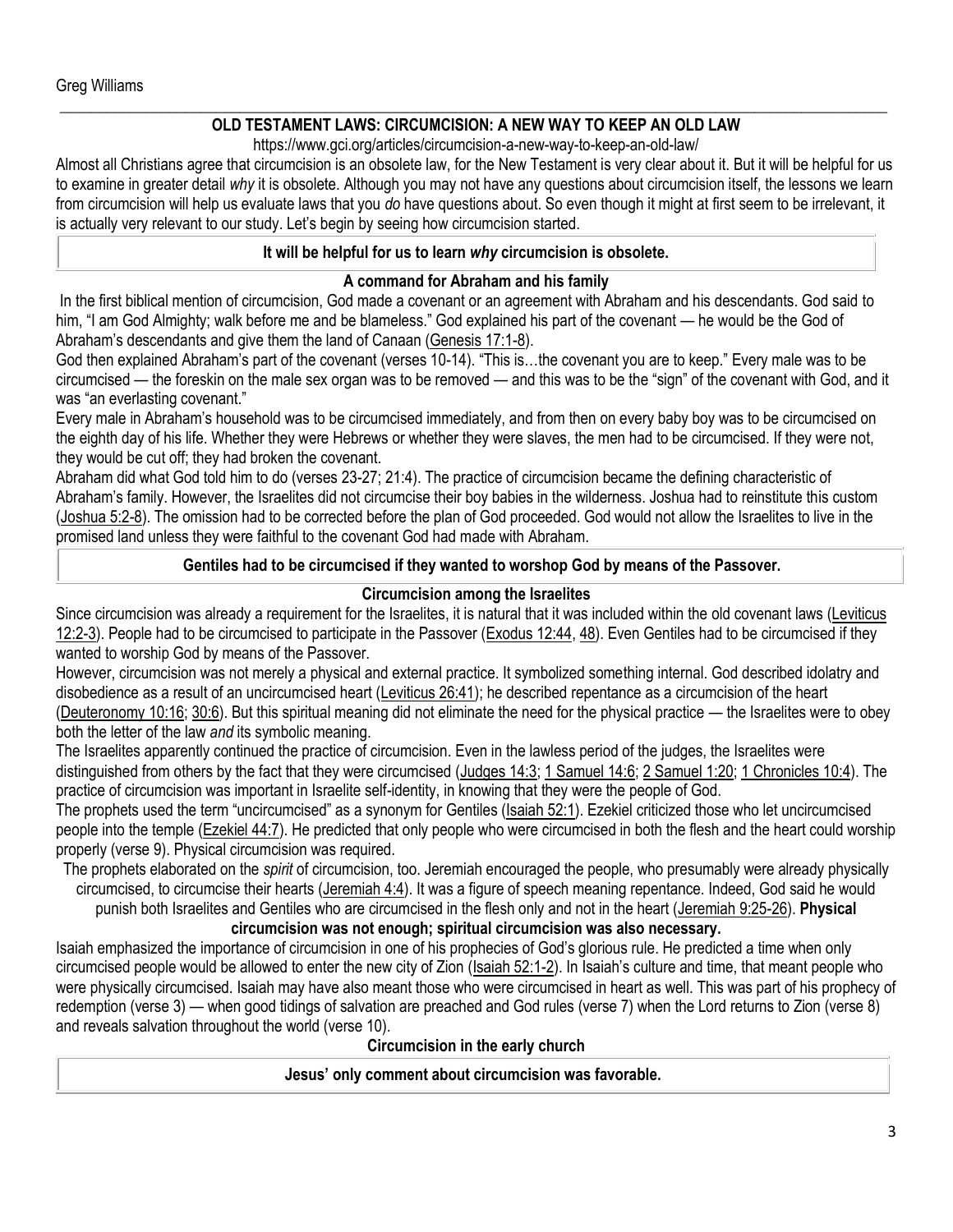Now we come to the New Testament. John the Baptist and Jesus were circumcised [\(Luke 1:59;](https://biblia.com/bible/niv/Luke%201.59) [2:21](https://biblia.com/bible/niv/Luke%202.21)). Jesus' only comment about circumcision was favorable: It was part of the Law of Moses, and it was so important that it could be done on the Sabbath [\(John 7:22-](https://biblia.com/bible/niv/John%207.22-23) [23\)](https://biblia.com/bible/niv/John%207.22-23).

Stephen mentioned the covenant of circumcision that God had given Abraham [\(Acts 7:8\)](https://biblia.com/bible/niv/Acts%207.8), but he criticized the Jewish leaders for having uncircumcised hearts and ears (verse 51). They were physically circumcised, but not obedient to what God had told them through Jesus. Physical circumcision should have been followed by a circumcision of the heart — repentance.

The biggest controversy about circumcision came when the gospel began going to Gentiles. Circumcised believers (Jews) were astonished when the Holy Spirit was given to Cornelius, an uncircumcised Gentile [\(Acts 10:45\)](https://biblia.com/bible/niv/Acts%2010.45). Jewish Christians criticized Peter for going to the house of uncircumcised people and even eating with them [\(Acts 11:2-3](https://biblia.com/bible/niv/Acts%2011.2-3)). For centuries, all of God's people had been circumcised, and these Jewish Christians assumed that this would always be true.

The problem surfaced again when more and more Gentiles began to believe in the Lord Jesus (verses 20-21). Later, some Jewish believers came to them and taught that the Gentiles had to be circumcised or else they could not be saved [\(Acts 15:1\)](https://biblia.com/bible/niv/Acts%2015.1). They also said that the Gentiles should obey the entire Law of Moses (verse 5). In Antioch, this would not have included sacrifices, but it would have included other Jewish customs found in the books of Moses. By "circumcision," these Jews meant complete proselyte status, that the Gentiles had to become converted to Judaism — and that would mean that they had to keep all the other laws [\(Galatians 5:3\)](https://biblia.com/bible/niv/Gal%205.3). They said that Gentiles had to become Jewish in order to be saved.

However, the Jerusalem conference concluded that circumcision was *not* required for Gentile believers. They did not have to obey "the Law of Moses."

## **A possible argument for circumcision**

Today, we understand that circumcision is not required for Gentiles, and we take it for granted. But perhaps we will better understand the significance of this decision if we try to argue the case *for* circumcision. Luke does not report the actual arguments used by the Judaizers, but they *could* have made a strong case. For example:

"Circumcision goes back to God's eternal covenant with Abraham, in which God promised to be the God of his descendants. These Gentiles are claiming Abraham as their spiritual father. He is the father of the faithful, and [Genesis 17:12](https://biblia.com/bible/niv/Gen%2017.12) tells us that *all* who are his descendants, whether physically or otherwise, come under the covenant of circumcision. If they really have the faith that Abraham did, they will be willing to do what Abraham did. If they really have a covenant with the same God, they will gladly accept the sign of that covenant. The covenant was revealed as everlasting, not a temporary arrangement. It was commanded by God himself. "God has called these people, and that is good. But just as our ancestor Israelites could not inherit the promises until they were circumcised, so also these Gentiles cannot inherit the spiritual promises (salvation) unless they are circumcised. Until they are circumcised, they are strangers to the covenant of promise. We should not allow them to participate in our worship until they are circumcised; even though they have believed in Jesus our Passover, they should not partake of the meal or receive the benefit of his sacrifice unless they are circumcised. There is solid scriptural precedent and support for this. The example of the ancient Israelites was written for our admonition.

"Circumcision is not only a physical command from God; it also has important spiritual symbolism. It pictures repentance, but this symbolism doesn't eliminate the need to obey God physically, too. In fact, if these people really were obedient to God, they would not want to spiritualize away God's command to be circumcised. Isaiah clearly said that when the good news of salvation is preached, only circumcised people will be able to enter the daughter of Zion, which is the church today. These Gentiles are being grafted into Israel, and they therefore need to keep Israelite laws.

"What advantage is there in being circumcised? Much in every way! It is our nation that has the promises and covenants, and our Lord said that salvation is of the Jews. The only thing Jesus said about circumcision was positive. Circumcision helps us remember that we are God's people and we are not supposed to act like other people do. Circumcision has value if a person observes the law, and we certainly don't want to encourage these new converts to be lawbreakers. Our Messiah specifically said that he didn't come to do away with the law, and none of it would pass away. He fulfilled the symbolism of sacrifices, but that doesn't do away with our need to obey the plain and clear commands of God.

"God justifies people by faith, but the faith isn't genuine if these people aren't willing to obey clear commands of God in the Godbreathed Scriptures that are able to make us wise for salvation. No one should rely on circumcision as a guarantee of salvation, of course, but neither should we reject it. Abraham believed first, and then he obeyed. That's what these Gentiles need to do to be saved. Keeping God's commands is what counts."

Would we be able to answer such an argument without the writings of Paul? Probably not. The argument sounds strong (and parts of it are still used today in support of other Old Testament laws!), but the writings of Paul make it clear that the argument is faulty. If we want to obey God, then we will want to know *why* the argument isn't valid.

**They reinterpreted the law by keeping the spiritual meaning but rejecting the physical custom**.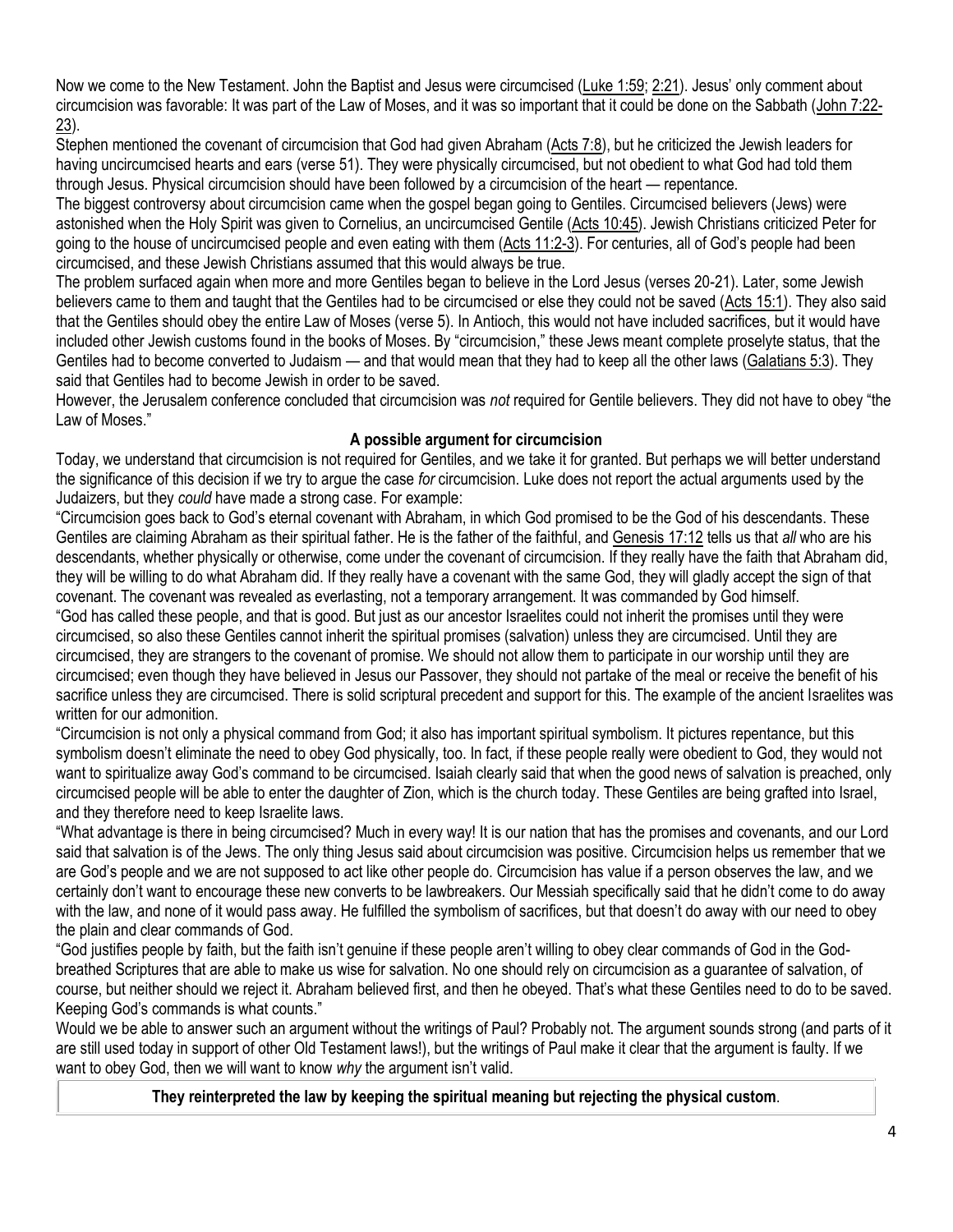Acts 15 concludes by saying that Gentiles do not have to be circumcised (verses 19-20; we will look at Acts 15 in more detail in chapter 5). Peter, Barnabas and Paul reinterpreted the law of circumcision by keeping the spiritual meaning but rejecting the physical custom. Inspired by the Holy Spirit, they explained that Abraham received the promises by faith *before* circumcision [\(Romans 4:9-10\)](https://biblia.com/bible/niv/Rom%204.9-10). Therefore the circumcision of the most-respected patriarch (even though commanded as an everlasting covenant for his physical heirs and extended household) cannot be a requirement for salvation. Abraham had saving faith without being circumcised, and Gentiles were being given the Holy Spirit without being circumcised.

Peter, Barnabas and Paul saw a *dis*continuity between the old way and the new. Even a ritual given hundreds of years before Sinai could be set aside, as a requirement for salvation, by the new situation that Jesus brought.

#### **Paul and circumcision**

Many Jewish Christians could have been troubled by the conclusion that circumcision was not required. An ancient and culturally important religious law was set aside without even a hint that Jesus was against it. Why was this necessary? Let us look at what Paul later wrote and understand his reasons for the change between old and new.

"Circumcision has value if you observe the law," Paul writes ([Romans 2:25\)](https://biblia.com/bible/niv/Rom%202.25). But a person who observes the law is *counted as* circumcised (that is, in Abraham's covenant) whether or not he is actually circumcised (verse 26). A Gentile who obeys is better than a Jew who disobeys (verse 27); physical circumcision does not affect our salvation. If a person is Jewish only in physical circumcision, but not in the heart, such a person is not one of God's people, since real circumcision is not "merely" physical (verse 28).

Paul's comments so far might be agreeable to a Jewish believer who said that both physical *and* spiritual circumcision were necessary. But Paul's next comment would be too sweeping: A person is one of God's people if he is inwardly circumcised, since the real circumcision is a spiritual matter, of the heart, "not by the written code" (verse 29). Although the prophets said that a person must be circumcised both inside and out, Paul said that only the inside counts. If the inside is OK, the outside does not matter.

But what value is there in being circumcised? Or, in synonymous terms, what advantage is there in being a Jew? Much, replies Paul [\(Romans 3:1-2\)](https://biblia.com/bible/niv/Rom%203.1-2). He mentions that circumcised people have in their community the words of God (verse 3). That is a great value, but it is useless if they do not obey — and that brings Paul to the core of the problem.

There is none righteous, no not one, he says (verse 10). No one keeps the law perfectly; we all fall short. So how can we be saved? Only by faith. "There is only one God, who will justify the circumcised by faith and the uncircumcised through that same faith" (verse 30). Justification by faith is the main reason that the physical rite of circumcision is no longer necessary. We are right with God through faith, not by a ritual done in our flesh.

Paul examines the example of Abraham again, and notes that Abraham was counted as righteous even while he was uncircumcised [\(Romans 4:9-10\)](https://biblia.com/bible/niv/Rom%204.9-10). Even though he later received a physical sign or seal of his righteousness, his righteous status before God did not depend on circumcision (verse 11). He is the father of all who faithfully live the way he did *before* he was circumcised (verse 12). He lived by faith, trusting in God.

## **Paul spells it out for the Galatians**

Paul explained circumcision in greatest detail in his letter to the Galatians. The Galatian Christians were being misled by a Judaizing heresy that said Gentile believers should follow up their faith by obeying Old Testament commands. But Paul explained that it is wrong to view physical circumcision as *necessary* because that would imply that faith in Christ was not enough. "If you let yourselves be circumcised, Christ will be of no value to you at all" ([Galatians 5:2\)](https://biblia.com/bible/niv/Gal%205.2).

# **Circumcision is permissable as a voluntary practice, but it should not be taught as a requirement.**

Paul did not *forbid* circumcision; after all, he had circumcised Timothy, whose mother was Jewish [\(Acts 16:3\)](https://biblia.com/bible/niv/Acts%2016.3). But he explains that Titus, a Gentile, was not circumcised [\(Galatians 2:3\)](https://biblia.com/bible/niv/Gal%202.3). It was not a requirement for salvation, nor a requirement for leadership within the church. Circumcision is permissible as a voluntary practice, but it should not be taught as a requirement. It does not improve anyone's standing before God. It should not be done as an obligation, or as a commitment to old covenant laws, which was the concern in Acts 15 and [Galatians 5:2-3.](https://biblia.com/bible/niv/Gal%205.2-3)

Circumcision was only the beginning of the Judaizers' demands. What they were really insisting on was the whole Law of Moses [\(Galatians 5:3\)](https://biblia.com/bible/niv/Gal%205.3). They were insisting on the Mosaic covenant. Faith in Christ is great, they probably said, but we have to add to our faith some works as specified by the authoritative writings of Moses. Not so, said Paul. "In Christ Jesus neither circumcision nor uncircumcision has any value. The only thing that counts is faith expressing itself through love" (verse 6).

Paul had to say that he was *not* preaching circumcision (verse 11). Why was this necessary? Probably because the Judaizers said that Paul was in favor of circumcision. Like other Jewish preachers seeking proselytes, Paul taught morals and virtues. Once people had accepted the morals, the Judaizers claimed, Paul would add circumcision as the capstone requirement. Not so, said Paul. He was not going to add requirements to what he had already taught the Galatian believers. He felt so strongly about the Judaistic agitators that he exclaimed, "I wish they would go the whole way and emasculate themselves!" (verse 12). Moreover, if the Galatians submitted to this work of the law as if it were required, then they could *not* be saved (verse 2)! They would no longer be trusting in Christ.